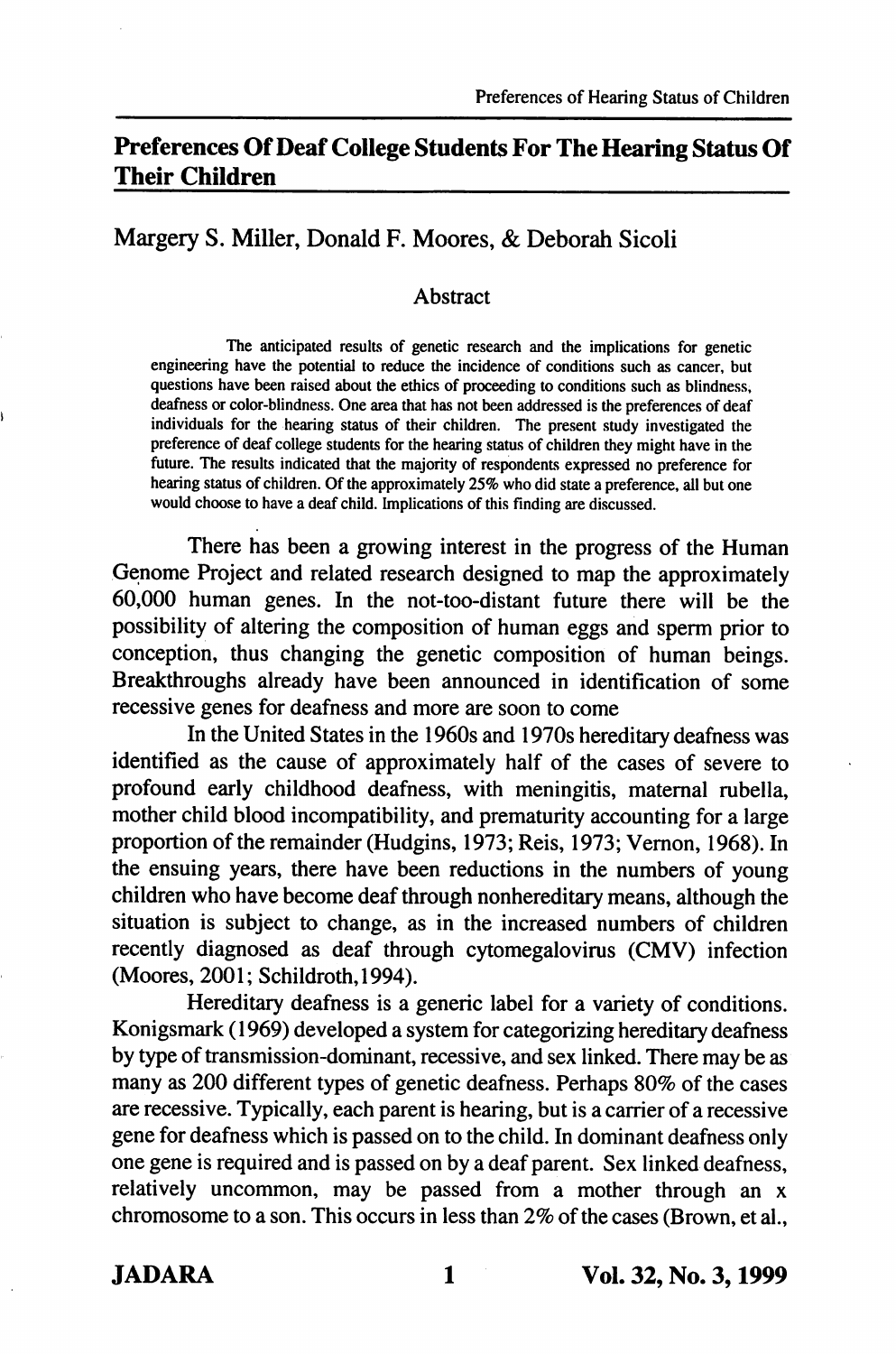1967). Clearly, then, most hereditary deafness involves inheritance from hearing parents.

There has been great interest in hereditary deafness in the United States for more than a century. As a result of his extensive genealogical research, Alexander Graham Bell concluded that the American system of education unknowingly led to an increase in the numbers of deaf children by bringing together deaf individuals who then married. In his "Memoir on the Formation of a Deaf Variety of the Human Race" Bell argued that residential schools for the deaf should be closed, deaf teachers should not be hired, organizations of the deaf should be ended, and the American Sign Language should not be used. In a later analysis of Bell's data. Fay (1898) concluded that the numbers of deaf children with deaf parents were small, that deaf people tended to marry other deaf people regardless of their education or use of sign language, and that the large majority of their children were hearing. Fay also noted that the marriage rates of deaf Americans were below those of the general population and they tended to have fewer children. Schein and Delk reported similar findings in 1974. These findings, clearly not supportive of Bell's ideas, were similar in that they reported that most genetically deaf children had hearing parents.

Still, the work of Bell and his concern with "disgenics" has had a continuing influence on the field of deafness, with many genetic researchers focused on eliminating or significantly reducing the number of deaf babies who are deaf because of genetic factors. As with Bell's original position, many people who are unfamiliar with or unsympathetic toward the view of deaf people as culturally and linguistically different as opposed to "deviant" or "disabled," seek to find a way to assist parents in eliminating deafness as a possibility for their future offspring.

Throughout the twentieth century only three to four percent of children in programs for deaf students in the United States and Canada have had deaf parents (Moores, 1996). There is anecdotal information on the preference of deaf parents, but little quantitative data. For example. Lane, Hoffmeister, and Bahan, (1996) stated that, although there is diversity, many members of the deaf world would prefer having a deaf child to a hearing child. Thompson, Thompson, and Murphy (1979), on the other hand, referred to the initial sadness of a deaf couple learning that they had a deaf child. These quite different perspectives of Lane, et al. and Thompson, et al. represent opinions and observations of the respective authors, and although they may be informed opinions, they are not the result of empirical research and do not quantify the extent to which their observations may be accurate. Neither Lane, Hoffmeister and Bahan (1996) nor Thompson, Thompson, and Murphy (1979) provided any data, so there is no information on the range of

Vol. 32, No. 3,1999 2 JADARA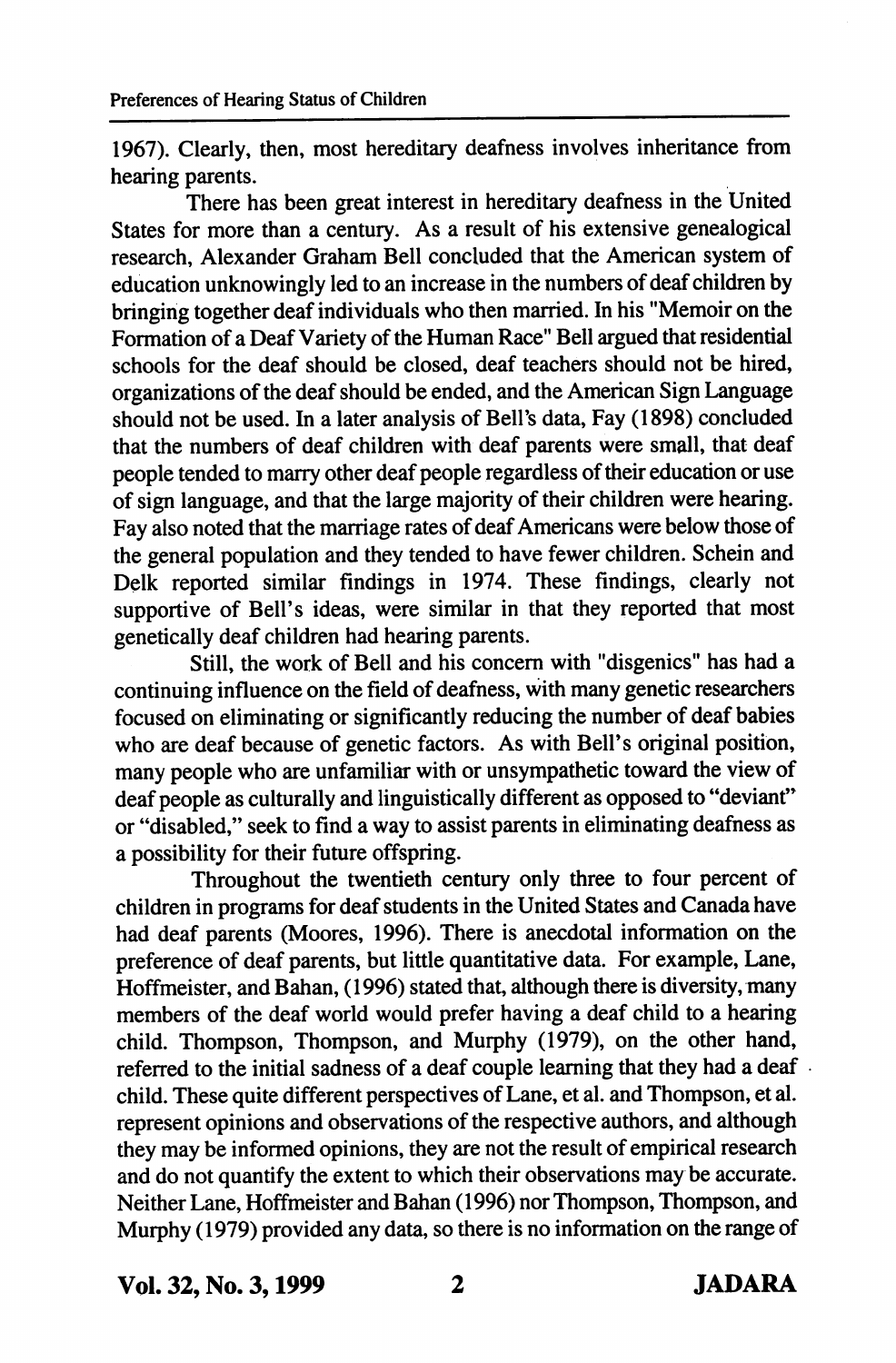preferences of deaf parents for their children, relative to hearing or deaf status.

Such information is especially important at present, given recent advances in genetics and molecular biology, specifically work on the Human Genome Project of the National Institutes of Health, which is involved in mapping the approximately 60,000 human genes. There is the potential in the near future of altering the composition of human sperm and eggs before conception. Significant breakthroughs have already been achieved in the area of hereditary hearing loss (Amos, 1994; Couke, Van Camp, & Djoyodihajo, 1994; Steele, 1998). Steele concluded that time is running out on progressive hereditary hearing loss and that a molecular understanding and intervention strategy may be closer than we think. At present "success" is being reported on the more easily identifiable causes of the at least 200 types of hereditary hearing loss, but more major breakthroughs are inevitable. Though some applaud these rapid advancements, others are concerned that future generations of deaf people will be threatened by these genetic manipulation techniques.

Rifkin (1998) has raised several ethical and practical concerns regarding the implications of genetic engineering. He asked if cancer can be eliminated by altering the genetic codes of individuals, should or would we proceed to less serious "disorders" such as color blindness, dyslexia, obesity, or short stature? He cited a study in which 43% of Americans would approve using gene therapy to improve children's physical characteristics. Rifkin raised the dilemma of where the line should be drawn and who should have the authority to make the decision.

Moores (1998) argued that before long prospective parents will be able to sit down with genetic counselors who will provide them with information that we can only imagine at present. There will be enormous legal and ethical questions. One issue that will be addressed is that of deaf parents and their preferences for the hearing status of their children. If hearing parents are permitted to alter genetic codes to produce hearing children if that is their preference, then deaf parents should be able to have access to the same genetic engineering techniques to produce a child that matches their preference in this area. The present study was designed to begin defining the preferences of selected samples of deaf people, to examine objectively their preferences for deaf or hearing children. This study investigates the preferences of a sample of deaf college students for the hearing or deaf status of future children.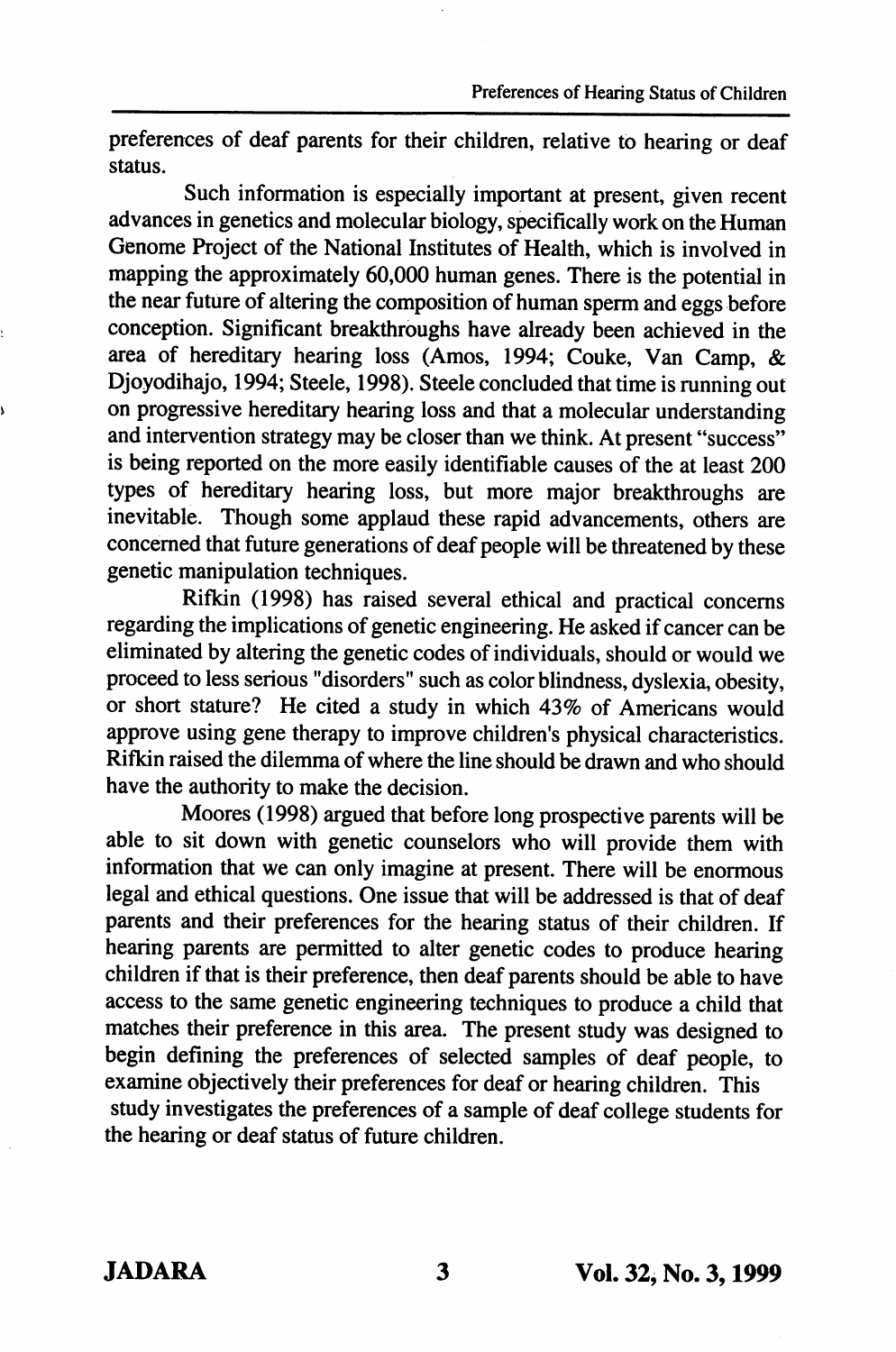## Method

## Participants

Participants were 53 deaf female and 53 deaf male undergraduate students at Gallaudet University, the world's only institution of higher education with an entire undergraduate population of deaf students. Average age for the female students was 20.9, with an age range from 17 to 29 years. Average age for male students was 23.0, with an age range from 18 to 37 years. As may be seen from Table 1, background characteristics of the male and female respondents were quite similar. Approximately 60% of the sample graduated from residential high schools for deaf students. Somewhat more than half were the only deaf family member. Approximately 20% lived in families with no hearing members and a similar number in which other family members were both deaf and hearing. Seventy-one percent of the participants had learned to sign by age four years and 25% used a hearing aid "most of the time" or "always." Only one subject reported having any children, a 22 year old woman with a two year old hearing son.

## Student Survey

A student survey was developed by the authors to obtain background information on the subjects regarding school attendance, family information, communication patterns, possible plans for children, and gender and hearing status preferences, if any, for future children. Surveys were color coded for gender ~ blue for males and pink for females.

## Procedure

Participants were approached individually in the snack bar area of the university, a common meeting area for students, by the third author, a native signing deaf graduate of the university, with a B.A. in Psychology and an M.A. in Education. Each person was asked to fill out a short questionnaire about his or her background and preferences for any children they might have in the future. All students who were approached agreed to participate and completed the questionnaire and were informed about the nature of the study and the availability of the results. The study was approved by Gallaudet University's Institutional Review Board (IRB) and participants were so informed. Responses were coded and entered by two research assistants and checked by one of the investigators.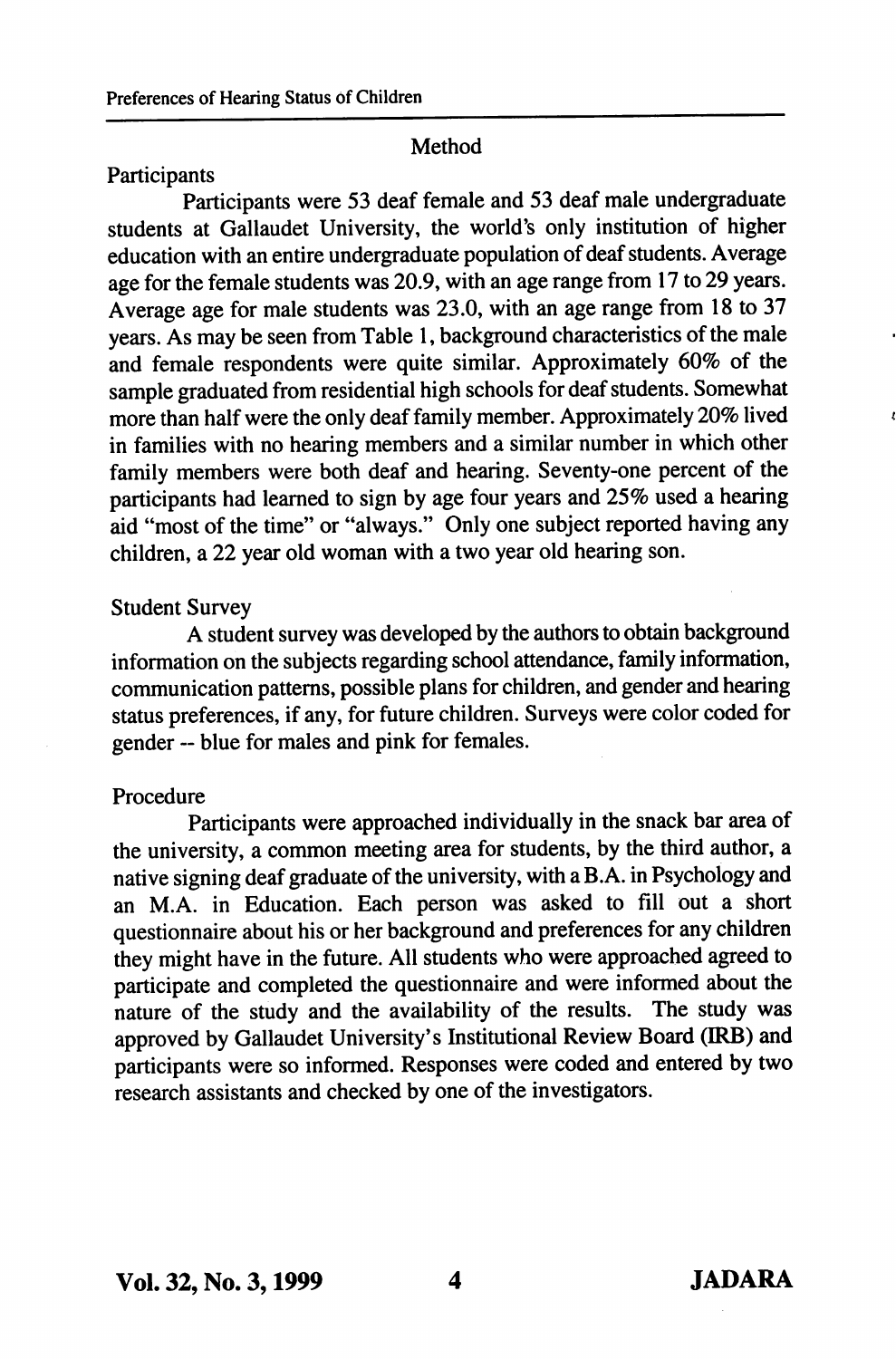Preferences of Hearing Status of Children

|                                        | Female | <b>Male</b>    | <b>Total</b> |
|----------------------------------------|--------|----------------|--------------|
| Number                                 | 53     | 53             | 106          |
| Age Range                              | 17-29  | 18-39          | 17-39        |
| <b>High School Graduation</b>          |        |                |              |
| <b>Residential</b>                     | 30     | 30             | 60           |
| Day School/Day Class                   | 21     | 20             | 41           |
| <b>Composition of Immediate Family</b> |        |                |              |
| (Not Including Respondent)             |        |                |              |
| All Hearing                            | 26     | 29             | 55           |
| Both Hearing and Deaf                  | 10     | 12             | 22           |
| All Deaf                               | 11     | 10             | 21           |
| Age Learned to Sign                    |        |                |              |
| <b>Birth to Four Years</b>             | 38     | 34             | 72           |
| Five Years and Older                   | 14     | 15             | 29           |
| <b>Hearing Aid Usage</b>               |        |                |              |
| <b>Never</b>                           | 27     | 31             | 58           |
| Sometimes                              | 10     | 11             | 21           |
| Most of the Time                       | 6      | 3              | 9            |
| Always                                 | 10     | $\overline{7}$ | 17           |
|                                        |        |                |              |

## Table 1. Frequencies for Characteristics of Sample

Note: Not all participants responded to all questions

## Results

As shown in Table 2, responses of males and females were similar. In terms of preference, 78 of 105 (74%) respondents stated that the hearing status of future children did not matter to them. For those who did express a preference, 26 wanted a deaf child or children and only one (1) wanted a hearing child.

#### Discussion

A clear majority of the sample, approximately 75%, reported that the hearing status of any future children did not make a difference to them. The responses were consistent for both male and female students across gender. It is interesting to note that only one person expressed a preference for

Ą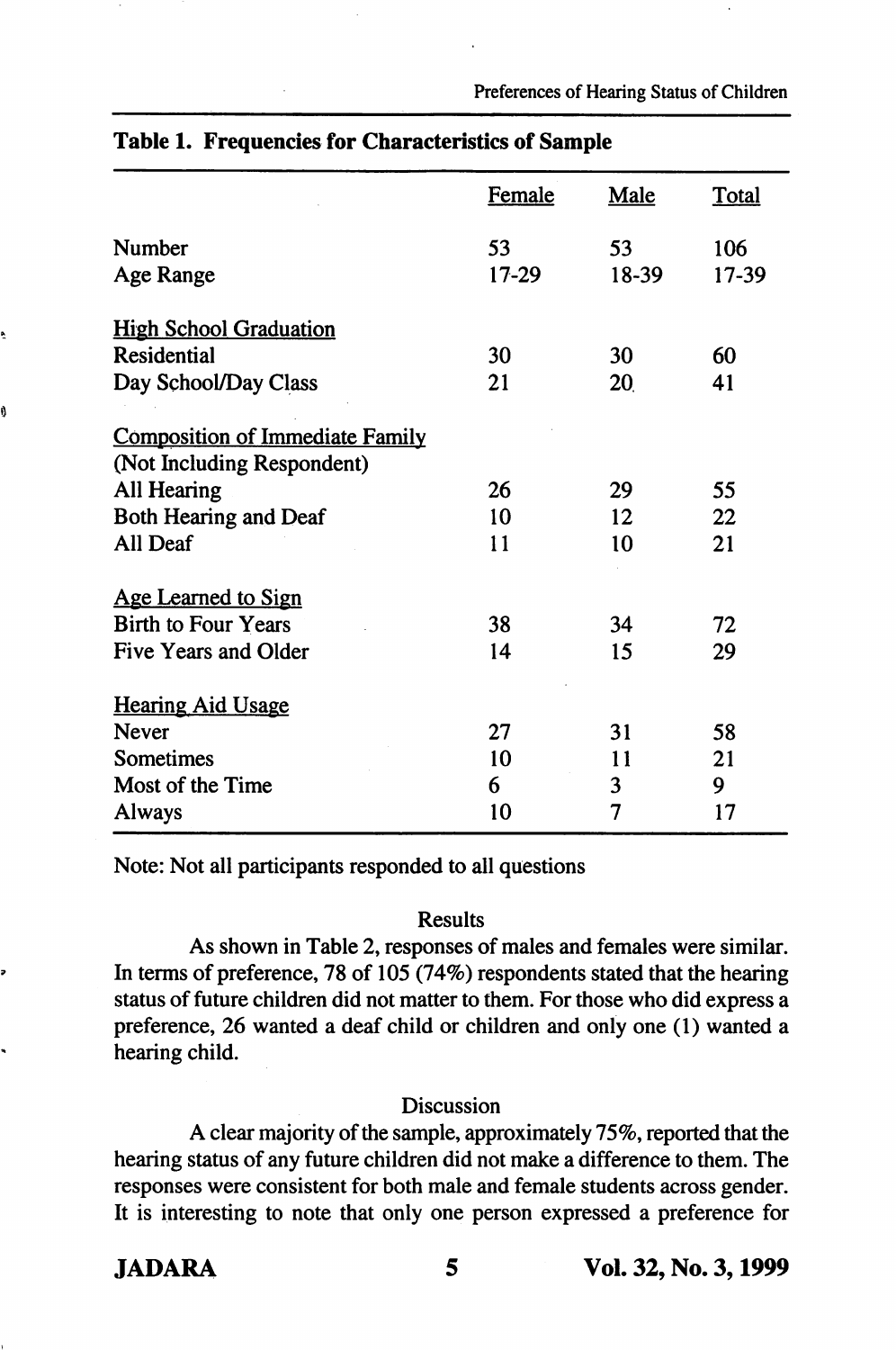hearing children. However, the fact that 25% of the respondents expressed a preference for deaf children should receive major attention.

| Want Children                   | Female | Male | Total |
|---------------------------------|--------|------|-------|
| Yes                             | 52     | 51   | 103   |
| No                              |        |      |       |
| <b>Hearing Status Preferred</b> |        |      |       |
| Does Not Matter                 | 38     | 40   | 78    |
| Deaf                            | 14     | 12   | 26    |
| Hearing                         |        |      |       |

## Table 2. Preferences of Respondents

When the students filled in the questionnaire they were not provided with any information about the progress of the Human Genome Project. Presumably, they responded under the assumption that they could not alter their own genetic code and thus possibly influence the hearing status of children yet to be conceived, and under the assumption they were likely to be in the group of 90% or more of deaf adults who will have hearing children. It is possible that many of the respondents were expressing a willingness to accept any baby, regardless of hearing status, but that more would have expressed a preference if they thought they could have an influence on the outcome. Because 26 of 27 of the students who expressed a preference would select a deaf child, constituting 25% of the entire sample, this figure may reflect a minimum. Even this percentage is significant and has important implications. It is possible that a significant number of deaf people would choose to have a deaf child if they could, in terms of scientific realities, make this selection. It would also be interesting to observe and record the reactions of members of the hearing population if deaf parents made such a choice. The general hearing population has little or no exposure to deaf individuals or to the deaf culture. They may not be aware of the ethical and moral issues involving the question of genetic engineering and might have no difficulty in supporting the right of hearing parents to alter their genetic codes to prevent the conception and birth of deaf infants. Most, certainly, are unaware of the fact that there are deaf people who might prefer to have deaf children. It is problematic whether the general population and the scientific community itself would be supportive of the concept of extending to prospective deaf parents the same rights that they would to hearing parents. This is one of the many moral issues that will be upon parents-to-be and professionals in the near future.

Vol. 32, No. 3,1999 6 JADARA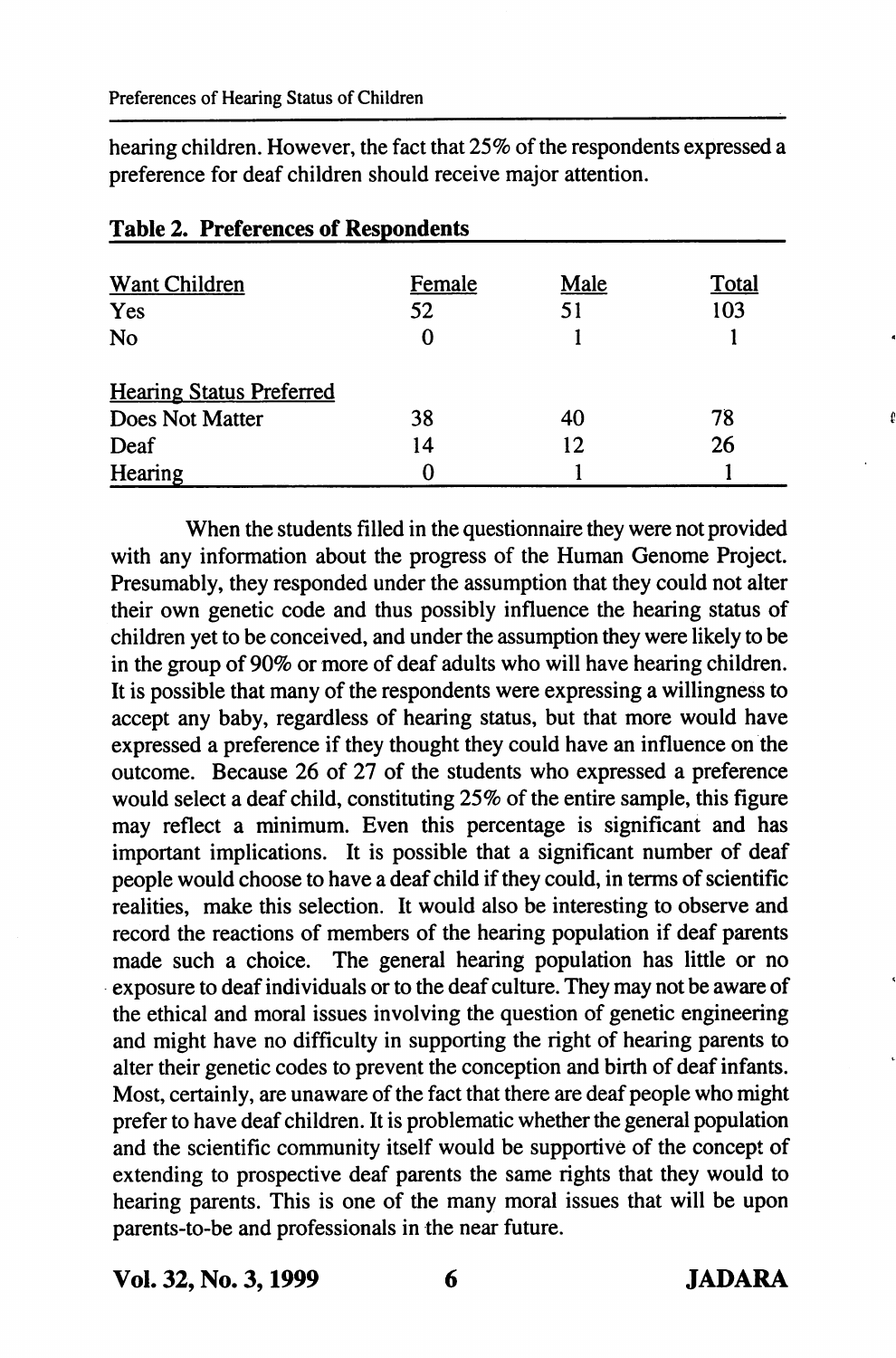# Limitations of the Study

The study was conducted at Gallaudet University with a sample of deaf undergraduate students, who may not be representative of the young adult deaf population of the United states as a whole. Since the Deaf President Now movement in 1988, culminating in the selection of the first deaf president in the history of the university, Gallaudet has been a center for deaf awareness and deaf empowerment. More so than in most other environments, deafness is perceived as a normal condition within a social context and not as a handicap or disability. More than 20% of the Gallaudet undergraduate student body, and of this sample, have deaf parents, as compared to 4% of the general deaf population. In fact, 45% of the sample have deaf parents and/or siblings. Their acceptance and embrace of deafness may be stronger than in other groups of young deaf adults. There may be great variation in other subgroups of the deaf population. For example, only about 20% of deaf children now attend residential schools. It is not clear that the 80% in non-residential placements, with less exposure to deaf adults, would grow up to have the same preferences for the hearing status of their children. At the end of the nineteenth century Fay (1898) reported that deaf people, regardless of educational background or mode of communication, tended to marry other deaf people and to have hearing children. A century later, it is not clear if the marriage patterns of deaf adults are similar to the past, and given the possibility of choice, at least for some, in the near future, whether deaf parents will produce predominantly hearing offspring. Much more information is needed.

Additional analyses of the data are being conducted to assess the relationship among selected characteristics of subjects and their stated preferences for deaf or hearing children. These will be reported in a followup report.

## References

Amos, K. (1994). Hereditary hearing loss. New England Journal of Medicine, 331,469-470.

Brown, H, (1967). The genetics of childhood deafness. In F. McConnell and P. Ward (Eds.), Deafness in childhood. Nashville: Vanderbilt University Press, 117-203.

Couke, P., Van Camp, G., & Djoyodiha;o, B. (1994). Linkage of autosomal dominant hearing loss in the short arm of chromosome I in two families. New England Journal of Medicine, 331, 425-431.

Fay, E. (1898). Marriages of the deaf in America. Washington, D.C.: Gibson Brothers.

ġ